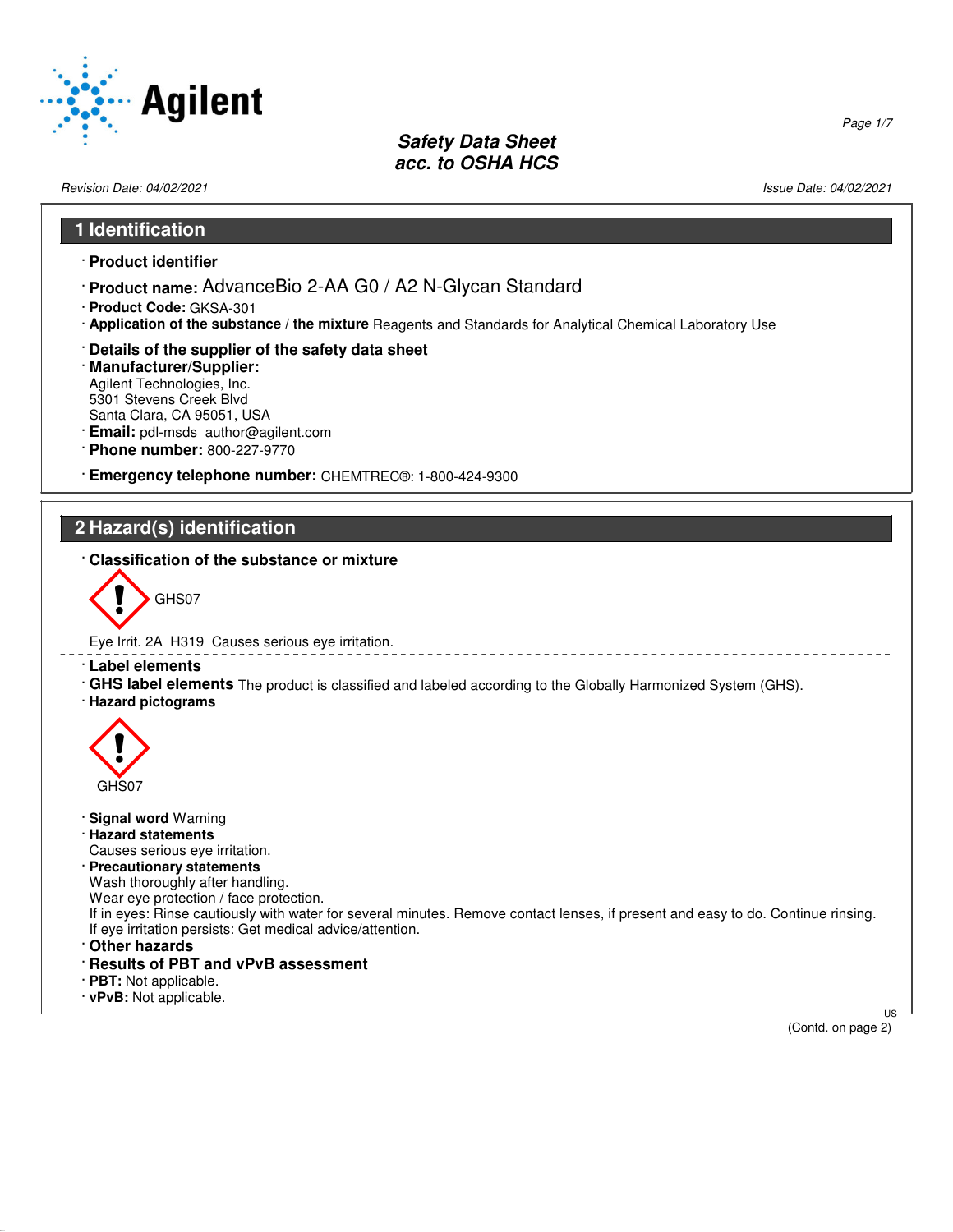Revision Date: 04/02/2021 2012 19:00 19:00 19:00 19:00 19:00 19:00 19:00 19:00 19:00 19:00 19:00 19:00 19:00 1

### **Product name:** AdvanceBio 2-AA G0 / A2 N-Glycan Standard

(Contd. of page 1)

### **3 Composition/information on ingredients**

#### · **Chemical characterization: Mixtures**

· **Description:** Mixture of the substances listed below with nonhazardous additions.

### · **Dangerous components:**

# 118-92-3 anthranilic acid 1-50%

#### **4 First-aid measures**

#### · **Description of first aid measures**

· **General information:**

Symptoms of poisoning may even occur after several hours; therefore medical observation for at least 48 hours after the accident.

- · **After inhalation:** Supply fresh air; consult doctor in case of complaints.
- · **After skin contact:** Generally the product does not irritate the skin.
- · **After eye contact:** Rinse opened eye for several minutes under running water. If symptoms persist, consult a doctor.
- · **After swallowing:** If symptoms persist consult doctor.
- · **Information for doctor:**
- · **Most important symptoms and effects, both acute and delayed** No further relevant information available.
- · **Indication of any immediate medical attention and special treatment needed** No further relevant information available.

#### **5 Fire-fighting measures**

- · **Extinguishing media**
- · **Suitable extinguishing agents:** Use fire fighting measures that suit the environment.
- · **Special hazards arising from the substance or mixture** No further relevant information available.
- · **Advice for firefighters**
- · **Protective equipment:** No special measures required.

#### **6 Accidental release measures**

- · **Personal precautions, protective equipment and emergency procedures** Wear protective gloves / eye protection / face protection.
- · **Environmental precautions:** Do not allow to enter sewers/ surface or ground water.
- · **Methods and material for containment and cleaning up:** Pick up mechanically.
- · **Reference to other sections**

See Section 7 for information on safe handling.

See Section 8 for information on personal protection equipment.

See Section 13 for disposal information.

### · **Protective Action Criteria for Chemicals**

#### · **PAC-1:**

118-92-3 anthranilic acid 16 mg/m<sup>3</sup> and 16 mg/m<sup>3</sup>

#### · **PAC-2:**

52.0.1.1

118-92-3 anthranilic acid 180 mg/m<sup>3</sup> and 180 mg/m<sup>3</sup> and 180 mg/m<sup>3</sup> and 180 mg/m<sup>3</sup>

(Contd. on page 3)

US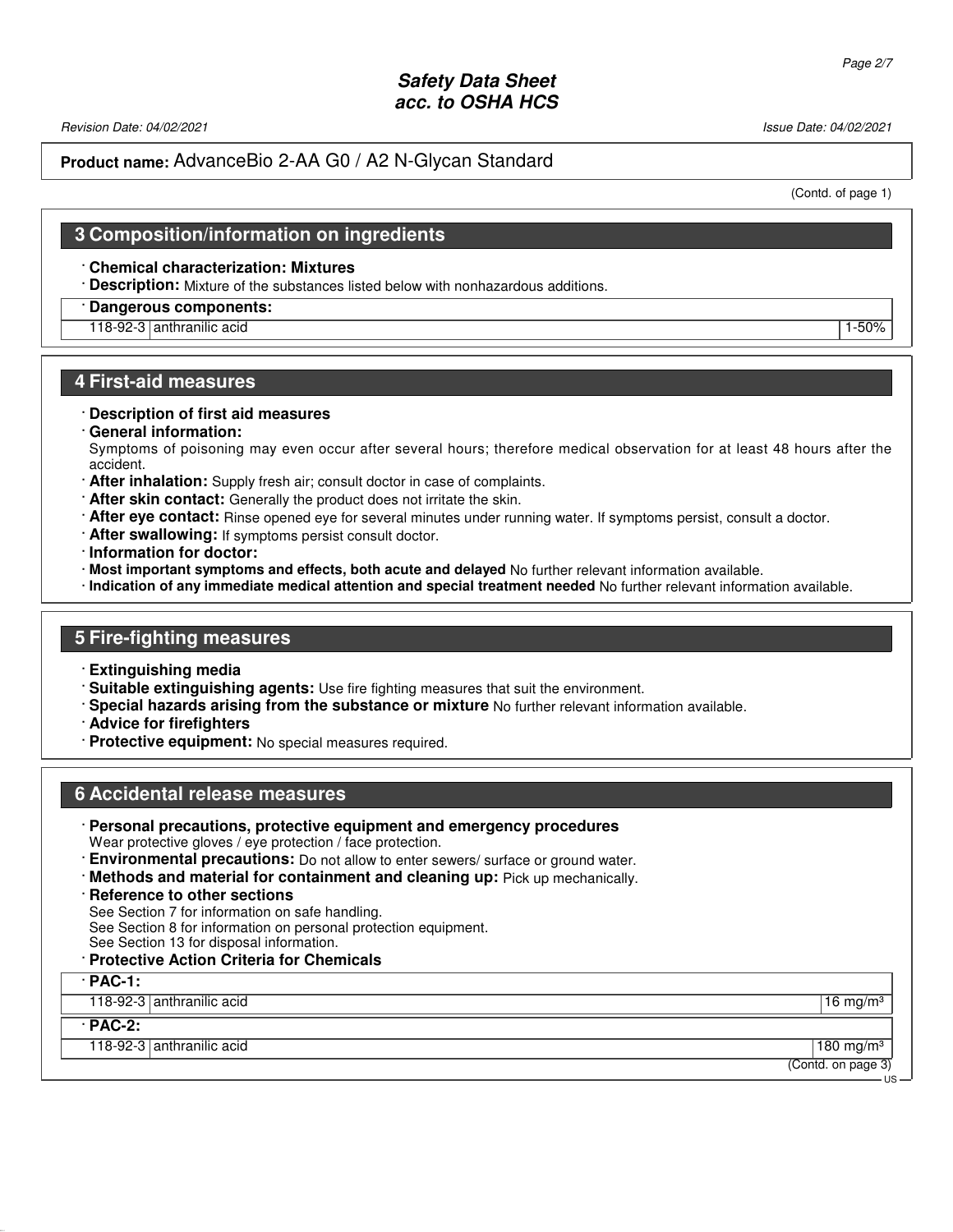Revision Date: 04/02/2021 2012 2021 2022 20:30 20:30 20:30 20:30 20:30 20:30 20:30 20:30 20:30 20:30 20:30 20:30 20:30 20:30 20:30 20:30 20:30 20:30 20:30 20:30 20:30 20:30 20:30 20:30 20:30 20:30 20:30 20:30 20:30 20:30 2

## **Product name:** AdvanceBio 2-AA G0 / A2 N-Glycan Standard

(Contd. of page 2)

· **PAC-3:**

118-92-3 anthranilic acid 1.100 mg/m<sup>3</sup>

# **7 Handling and storage**

- · **Handling:**
- · **Precautions for safe handling** No special precautions are necessary if used correctly.
- · **Information about protection against explosions and fires:** No special measures required.
- · **Conditions for safe storage, including any incompatibilities**
- · **Storage:**
- · **Requirements to be met by storerooms and receptacles:** No special requirements.
- · **Information about storage in one common storage facility:** Not required.
- · **Further information about storage conditions:** Keep receptacle tightly sealed.
- · **Specific end use(s)** No further relevant information available.

# **8 Exposure controls/personal protection**

- · **Additional information about design of technical systems:** No further data; see item 7.
- · **Control parameters**
- · **Components with limit values that require monitoring at the workplace:**

The product does not contain any relevant quantities of materials with critical values that have to be monitored at the workplace. · **Additional information:** The lists that were valid during the creation were used as basis.

#### · **Exposure controls**

- · **Personal protective equipment:**
- · **General protective and hygienic measures:**

Keep away from foodstuffs, beverages and feed. Immediately remove all soiled and contaminated clothing. Wash hands before breaks and at the end of work. Avoid contact with the eyes. Avoid contact with the eyes and skin.

· **Breathing equipment:** Not required.

· **Protection of hands:**

The glove material has to be impermeable and resistant to the product/ the substance/ the preparation.

- Selection of the glove material on consideration of the penetration times, rates of diffusion and the degradation
- · **Material of gloves** Wear suitable gloves.
- · **Penetration time of glove material**

The exact break through time has to be found out by the manufacturer of the protective gloves and has to be observed. · **Eye protection:**



52.0.1.1

Tightly sealed goggles

(Contd. on page 4)

US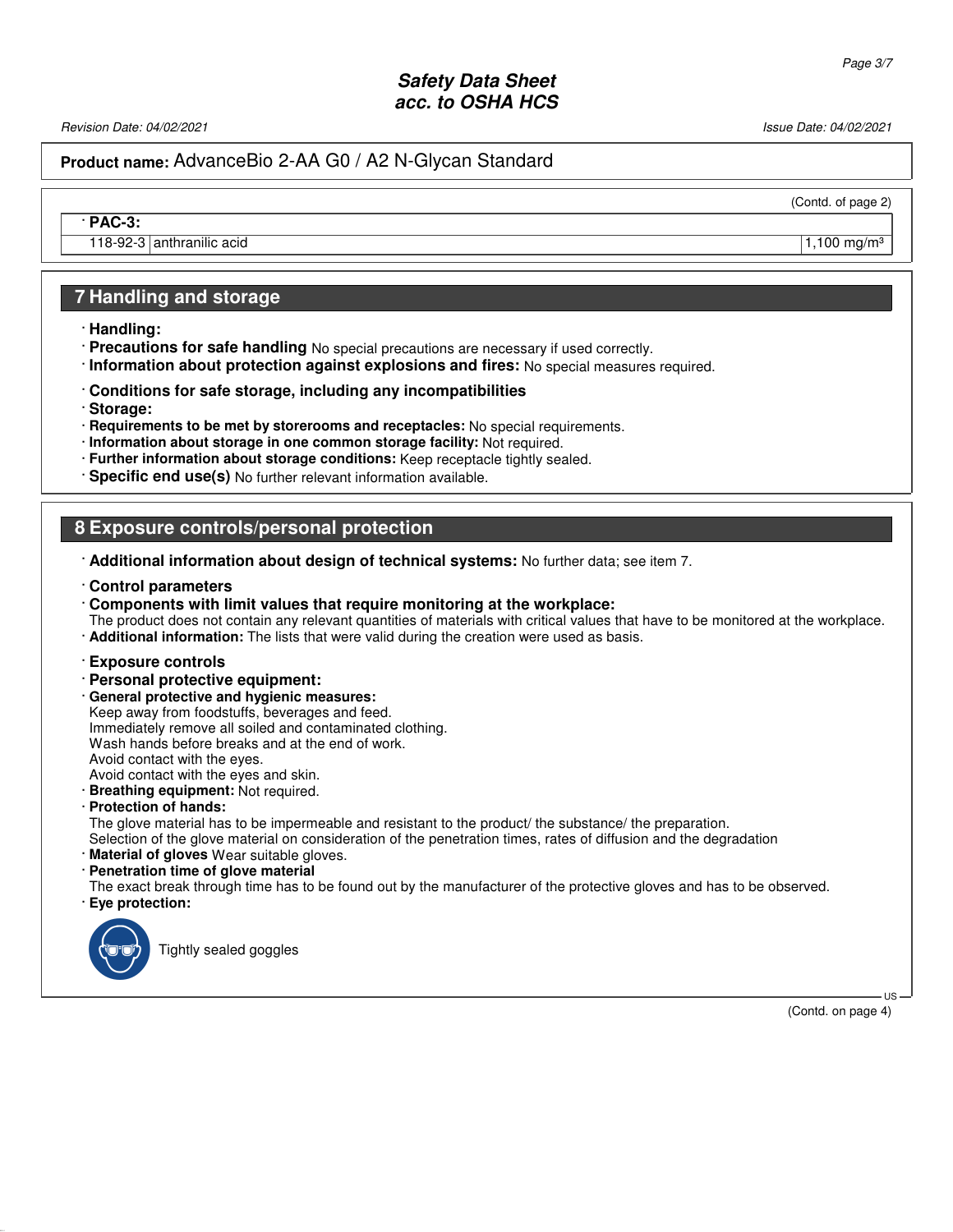Revision Date: 04/02/2021 Issue Date: 04/02/2021

# **Product name:** AdvanceBio 2-AA G0 / A2 N-Glycan Standard

(Contd. of page 3)

| 9 Physical and chemical properties                                                                       |                                                                                  |  |
|----------------------------------------------------------------------------------------------------------|----------------------------------------------------------------------------------|--|
| Information on basic physical and chemical properties<br><b>General Information</b>                      |                                                                                  |  |
| · Appearance:<br>Form:<br>Color:<br>· Odor:<br>Odor threshold:                                           | Solid<br>According to product specification<br>Characteristic<br>Not determined. |  |
| pH-value:                                                                                                | Not applicable.                                                                  |  |
| <b>Change in condition</b><br><b>Melting point/Melting range:</b><br><b>Boiling point/Boiling range:</b> | Undetermined.<br>Undetermined.                                                   |  |
| · Flash point:                                                                                           | Not applicable.                                                                  |  |
| · Flammability (solid, gaseous):                                                                         | Not determined.                                                                  |  |
| · Ignition temperature:                                                                                  | 530 °C (986 °F)                                                                  |  |
| · Decomposition temperature:                                                                             | Not determined.                                                                  |  |
| · Auto igniting:                                                                                         | Product is not selfigniting.                                                     |  |
| Danger of explosion:                                                                                     | Product does not present an explosion hazard.                                    |  |
| <b>Explosion limits:</b><br>Lower:<br>Upper:                                                             | Not determined.<br>Not determined.                                               |  |
| · Vapor pressure:                                                                                        | Not applicable.                                                                  |  |
| · Density:<br><b>Relative density</b><br>· Vapor density<br>· Evaporation rate                           | Not determined.<br>Not determined.<br>Not applicable.<br>Not applicable.         |  |
| Solubility in / Miscibility with<br>Water:                                                               | Soluble.                                                                         |  |
| · Partition coefficient (n-octanol/water): Not determined.                                               |                                                                                  |  |
| · Viscosity:<br>Dynamic:<br>Kinematic:                                                                   | Not applicable.<br>Not applicable.                                               |  |
| · Solvent content:<br><b>VOC content:</b>                                                                | 0.00%                                                                            |  |
| Solids content:                                                                                          | 100.0 $%$                                                                        |  |
| <b>Other information</b>                                                                                 | No further relevant information available.                                       |  |

# **10 Stability and reactivity**

52.0.1.1

· **Reactivity** No further relevant information available.

(Contd. on page 5)

- ÚS –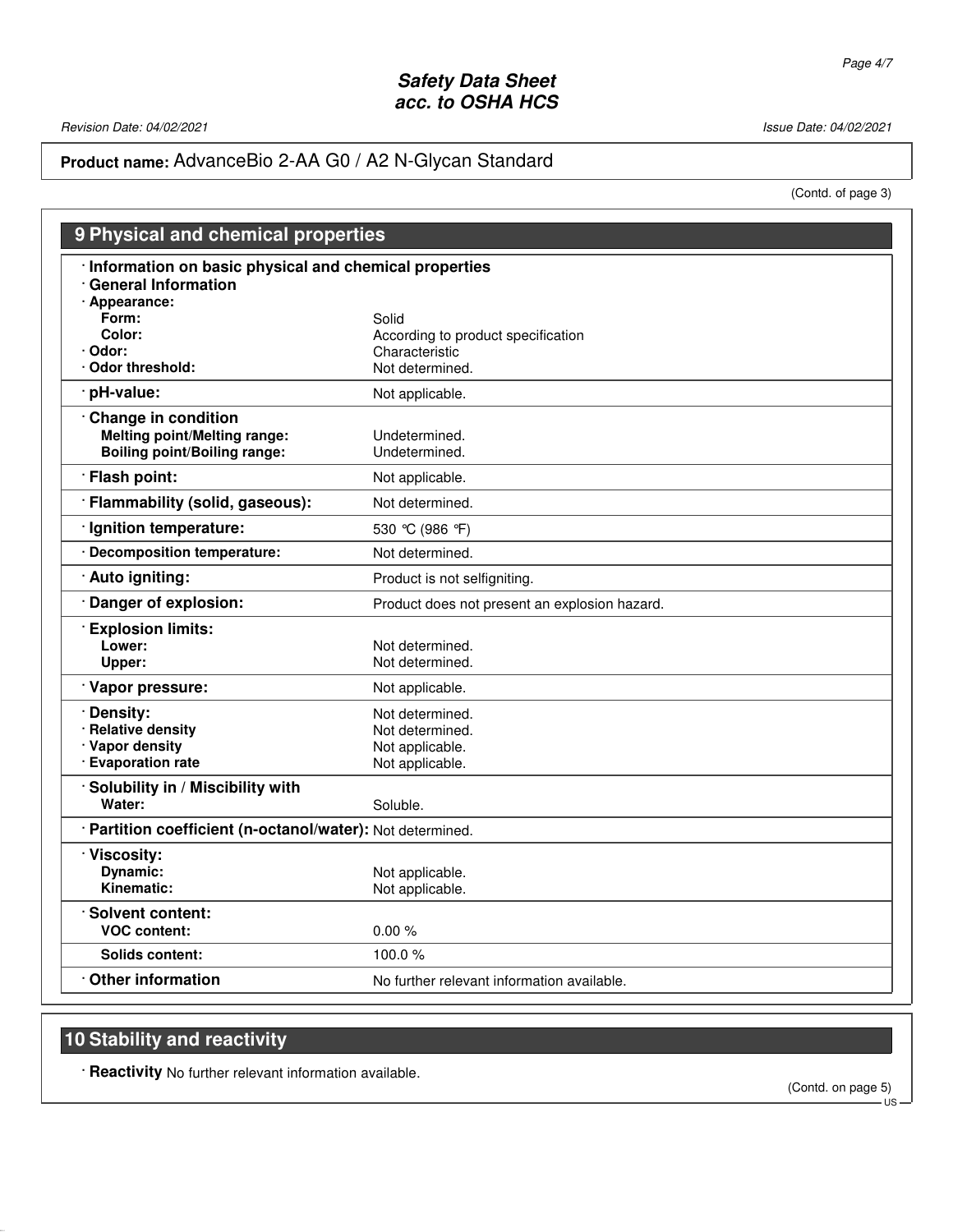Revision Date: 04/02/2021 2012 2021 2022 20:30 20:30 20:30 20:30 20:30 20:30 20:30 20:30 20:30 20:30 20:30 20:30 20:30 20:30 20:30 20:30 20:30 20:30 20:30 20:30 20:30 20:30 20:30 20:30 20:30 20:30 20:30 20:30 20:30 20:30 2

### **Product name:** AdvanceBio 2-AA G0 / A2 N-Glycan Standard

(Contd. of page 4)

- · **Chemical stability**
- · **Thermal decomposition / conditions to be avoided:** No decomposition if used according to specifications.
- · **Possibility of hazardous reactions** No dangerous reactions known.
- · **Conditions to avoid** No further relevant information available.
- · **Incompatible materials:** No further relevant information available.
- · **Hazardous decomposition products:** No dangerous decomposition products known.

### **11 Toxicological information**

- · **Information on toxicological effects**
- · **Acute toxicity:**

#### · **LD/LC50 values that are relevant for classification:**

**118-92-3 anthranilic acid**

Oral LD50 4,549 mg/kg (rat)

#### · **Primary irritant effect:**

- · **on the skin:** May be harmful in contact with skin.
- · **on the eye:** Irritating effect.
- · **Sensitization:** No sensitizing effects known.
- · **Additional toxicological information:**

The product shows the following dangers according to internally approved calculation methods for preparations: Irritant

· **Carcinogenic categories**

· **IARC (International Agency for Research on Cancer)**

118-92-3 anthranilic acid 3

· **NTP (National Toxicology Program)**

None of the ingredients is listed.

· **OSHA-Ca (Occupational Safety & Health Administration)**

None of the ingredients is listed.

### **12 Ecological information**

· **Toxicity**

52.0.1.1

- · **Aquatic toxicity:** No further relevant information available.
- · **Persistence and degradability** No further relevant information available.
- · **Behavior in environmental systems:**
- · **Bioaccumulative potential** No further relevant information available.
- · **Mobility in soil** No further relevant information available.
- · **Additional ecological information:**
- · **General notes:**
- Water hazard class 1 (Self-assessment): slightly hazardous for water

Do not allow undiluted product or large quantities of it to reach ground water, water course or sewage system.

- · **Results of PBT and vPvB assessment**
- · **PBT:** Not applicable.
- · **vPvB:** Not applicable.

(Contd. on page 6)  $-1$ IS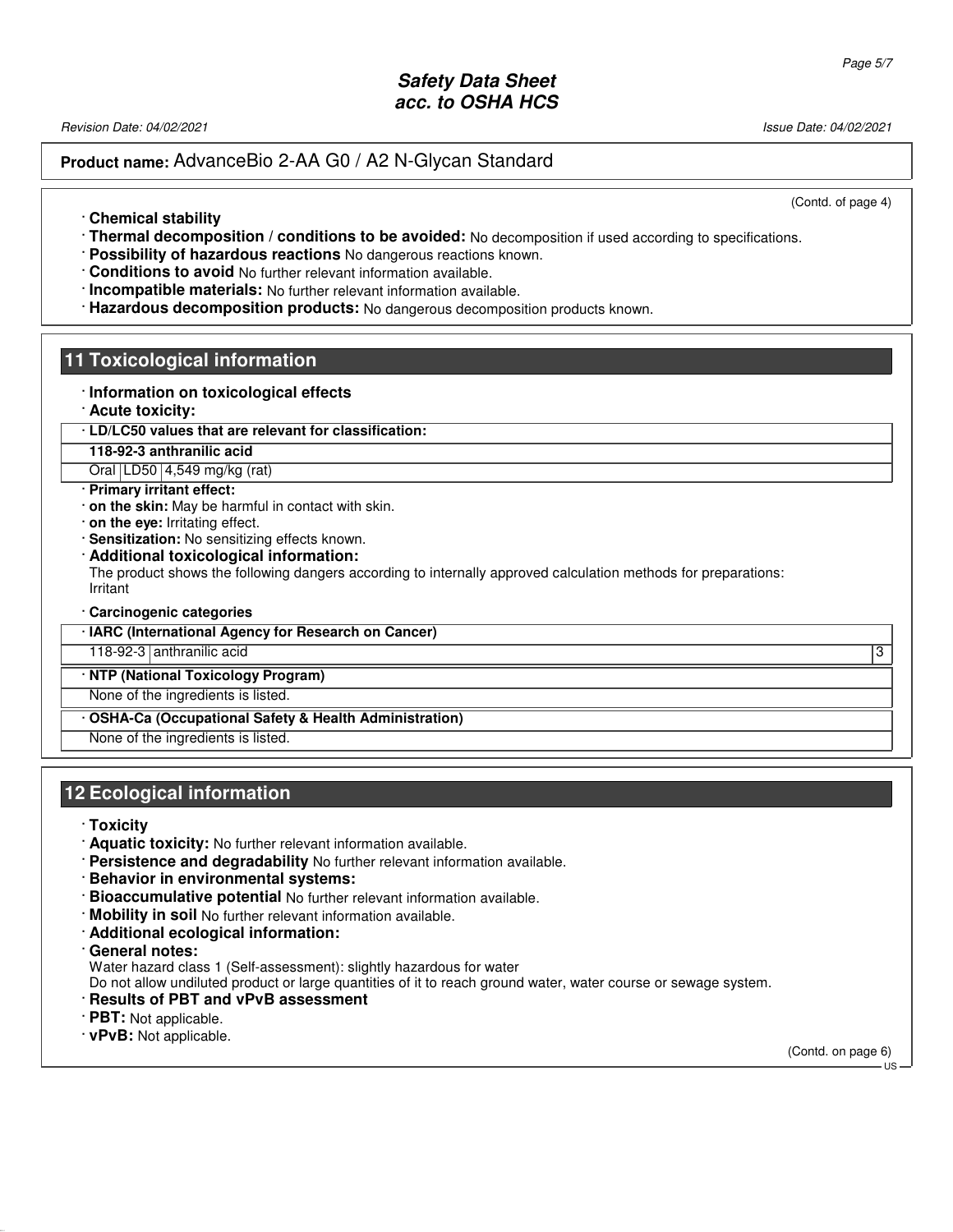Revision Date: 04/02/2021 2012 2021 2022 20:30 20:30 20:30 20:30 20:30 20:30 20:30 20:30 20:30 20:30 20:30 20:30 20:30 20:30 20:30 20:30 20:30 20:30 20:30 20:30 20:30 20:30 20:30 20:30 20:30 20:30 20:30 20:30 20:30 20:30 2

**Product name:** AdvanceBio 2-AA G0 / A2 N-Glycan Standard

(Contd. of page 5)

· **Other adverse effects** No further relevant information available.

### **13 Disposal considerations**

· **Waste treatment methods**

· **Recommendation:** Must not be disposed of together with household garbage. Do not allow product to reach sewage system.

· **Uncleaned packagings:**

· **Recommendation:** Disposal must be made according to official regulations.

· **Recommended cleansing agent:** Water, if necessary with cleansing agents.

| <b>14 Transport information</b>                                                     |                 |
|-------------------------------------------------------------------------------------|-----------------|
| Not Regulated, De minimis Quantities                                                |                 |
| · UN-Number<br>· DOT, ADN, IMDG, IATA                                               | not regulated   |
| · UN proper shipping name<br>· DOT, ADN, IMDG, IATA                                 | not regulated   |
| Transport hazard class(es)                                                          |                 |
| · DOT, ADN, IMDG, IATA<br>· Class                                                   | not regulated   |
| · Packing group<br>· DOT, IMDG, IATA                                                | not regulated   |
| <b>Environmental hazards:</b>                                                       | Not applicable. |
| · Special precautions for user                                                      | Not applicable. |
| · Transport in bulk according to Annex II of<br><b>MARPOL73/78 and the IBC Code</b> | Not applicable. |
| UN "Model Regulation":                                                              | not regulated   |

### **15 Regulatory information**

52.0.1.1

· **Safety, health and environmental regulations/legislation specific for the substance or mixture** No further relevant information available. · **Sara**

· **Section 355 (extremely hazardous substances):** None of the ingredients is listed. · **Section 313 (Specific toxic chemical listings):** None of the ingredients is listed. · **TSCA (Toxic Substances Control Act):** 118-92-3 anthranilic acid ACTIVE and ACTIVE and ACTIVE and ACTIVE and ACTIVE and ACTIVE and ACTIVE and ACTIVE and ACTIVE and ACTIVE and ACTIVE and ACTIVE and ACTIVE and ACTIVE and ACTIVE and ACTIVE and ACTIVE and ACTIVE an · **Hazardous Air Pollutants** None of the ingredients is listed.

(Contd. on page 7)

US